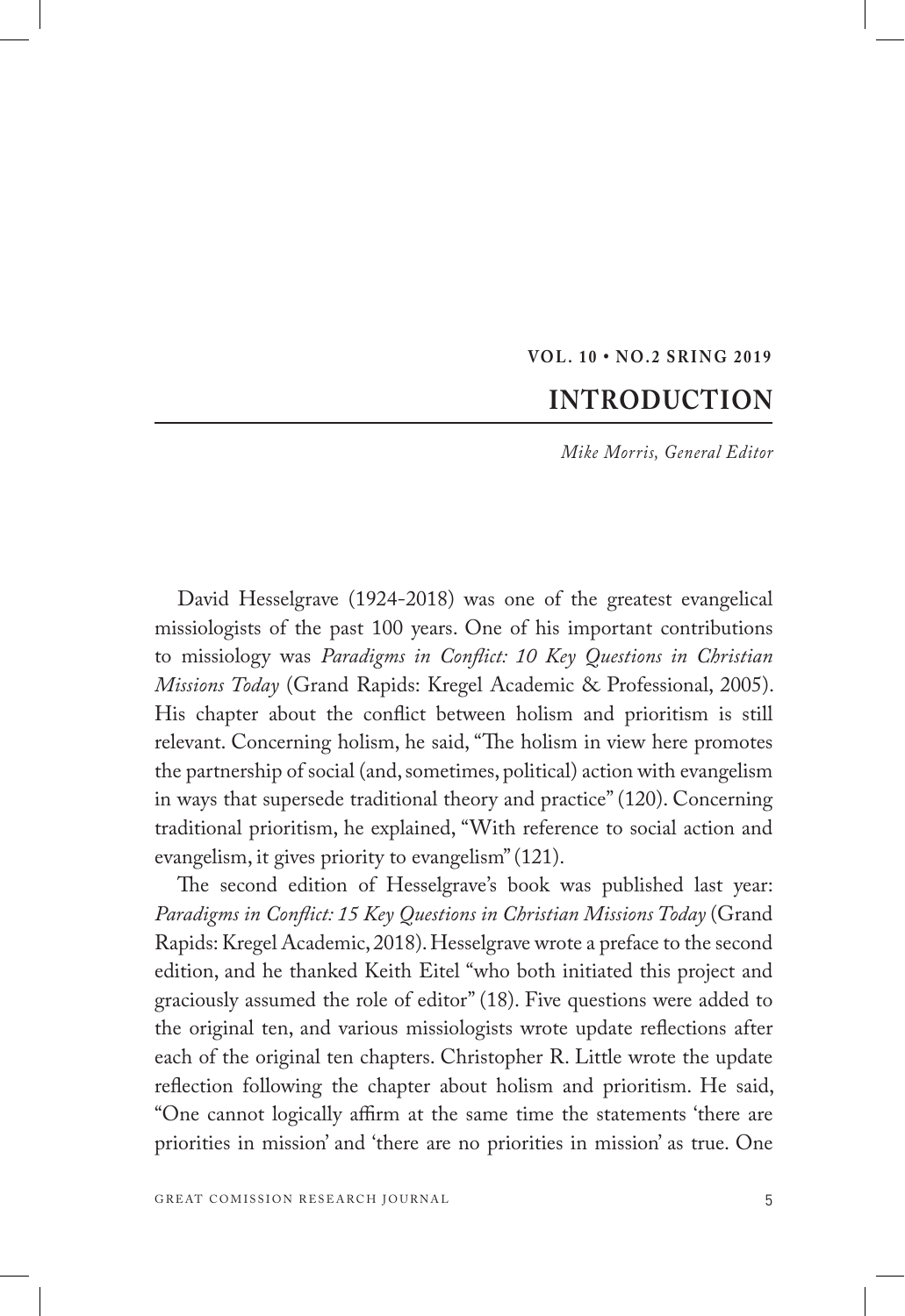must be true and the other false; there are no other options. Hence, a choice must be made regarding which conceptual framework should be adopted by the church as it engages the world in mission" (127). Thus, Christians should not dismiss this important question. Several of the articles in this issue of the journal will provide information to help our readers answer the question.

Paul Seung-Oh An, Professor of Missiology at Youngnam Theological University and Seminary in South Korea, wrote "An Alternative Mission Paradigm for Healthy Church Growth," which examines the history of the holistic paradigm and how it was gradually accepted by evangelicals. After explaining the weaknesses of the holistic paradigm, he presents an alternative to it.

John P. Thompson, Associate Professor of Missiology and Leadership at Oral Roberts University, wrote "Christian Ministry to Refugees in the Contrasting Settings of Greece and Germany." He analyzes ministry to refugees in Western Europe. He observes that evangelicals in Germany are interested in both evangelism and social ministry, whereas mainline Protestants are mainly interested in social ministry. Thompson shares the results of his research there, including different levels of receptivity to the Gospel.

Gordon E. Penfold, President of the Great Commission Research Network, exposes the declining emphasis on the Great Commission in America in "Reach, Assimilate and Develop: Essential Keys for the Resurgence of the Church in America." He provides a model for assessing churches based on evangelism and assimilation. He uses ten case studies to show the effects of effective evangelism and assimilation or the lack of those two factors in growth.

Seungsoo "RJ" Jun is the senior pastor of Raleigh Court United Methodist Church in Roanoke, Virginia. In his article, "Finding the Church Planting Model for Our Church: How Existing Churches Can Be Part of the Church Planting Movement," he discusses the history of various movements in America and then presents a model to classify church planting and revitalization.

Chris Messerer, a Ph.D. student majoring in Church Administration and minoring in Church Vitalization, wrote "Visionary Differences." He